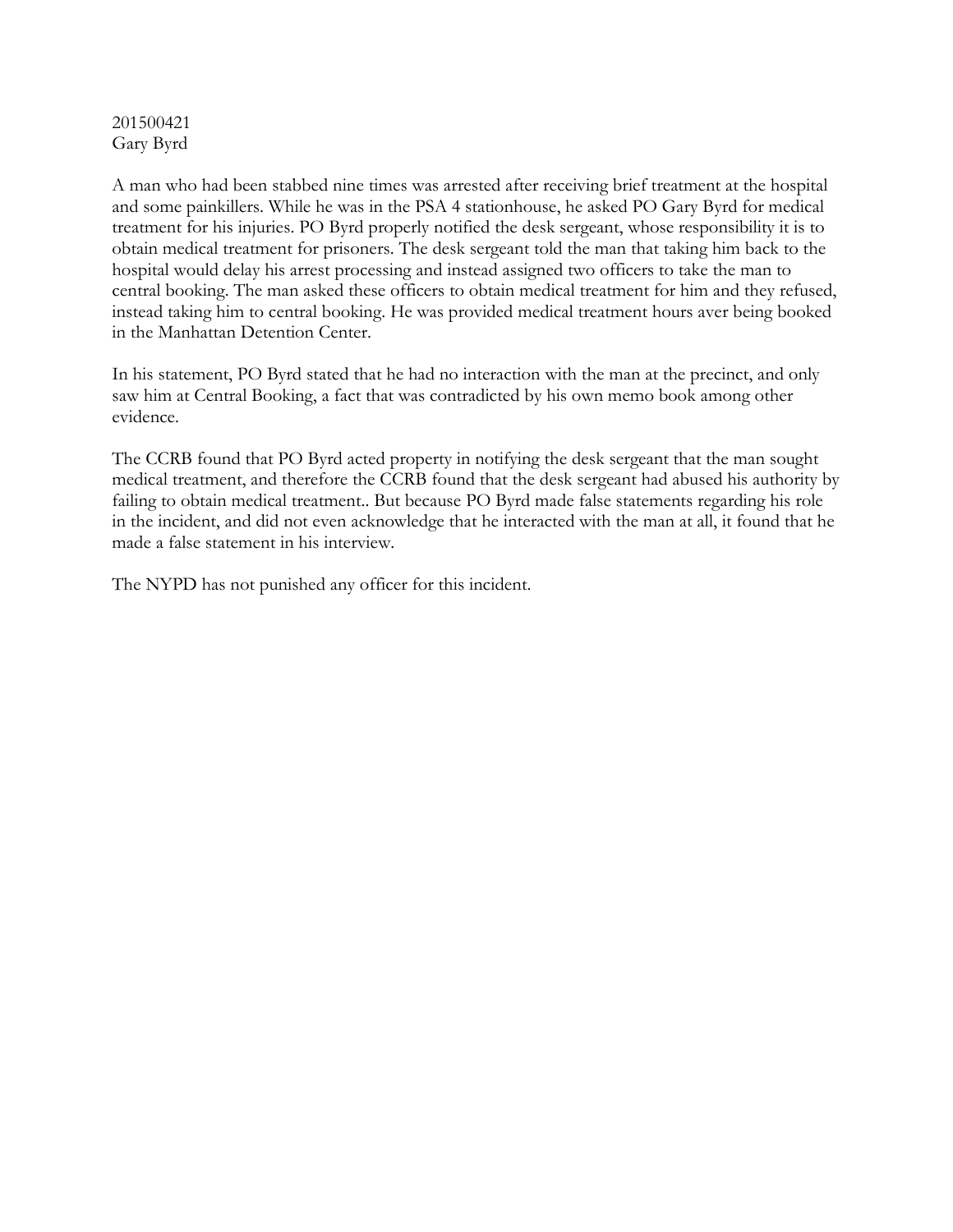# **CCRB INVESTIGATIVE RECOMMENDATION**

| Investigator:                                                |                                                                                                                                                         | Team:                 | <b>CCRB</b> Case #: | $\Box$ Force                  | Discourt. $\Box$ U.S.              |
|--------------------------------------------------------------|---------------------------------------------------------------------------------------------------------------------------------------------------------|-----------------------|---------------------|-------------------------------|------------------------------------|
| Harry Feigen                                                 |                                                                                                                                                         | Squad #4              | 201500421           | $\overline{\mathbf{y}}$ Abuse | O.L.<br>Injury<br>п<br>П           |
|                                                              |                                                                                                                                                         | Location of Incident: |                     | Precinct:                     | 18 Mo. SOL<br><b>EO SOL</b>        |
| Incident Date(s)                                             |                                                                                                                                                         |                       |                     |                               |                                    |
| Thu, 01/01/2015, Fri, 01/02/2015 4:00<br>PM, Sat, 01/10/2015 |                                                                                                                                                         |                       |                     | 09                            | 07/02/2016<br>7/2/2016             |
| Date/Time CV Reported                                        |                                                                                                                                                         | CV Reported At:       | How CV Reported:    |                               | Date/Time Received at CCRB         |
| Wed, 01/21/2015 11:28 AM                                     |                                                                                                                                                         | <b>CCRB</b>           | In-person           |                               | Wed, 01/21/2015 11:28 AM           |
| <b>Complainant/Victim</b>                                    | <b>Type</b>                                                                                                                                             | <b>Home Address</b>   |                     |                               |                                    |
|                                                              |                                                                                                                                                         |                       |                     |                               |                                    |
| Witness(es)                                                  |                                                                                                                                                         | <b>Home Address</b>   |                     |                               |                                    |
|                                                              |                                                                                                                                                         |                       |                     |                               |                                    |
| Subject Officer(s)                                           | <b>Shield</b>                                                                                                                                           | <b>TaxID</b>          | <b>Command</b>      |                               |                                    |
| 1. SGT Anthony Peters                                        | 03997                                                                                                                                                   | § 87(2)(b)            | PSA 4               |                               |                                    |
| 2. POM Gary Byrd                                             | 29354                                                                                                                                                   | § 87(2)(b)            | PSA <sub>4</sub>    |                               |                                    |
| 3. POM Jorge Garcia                                          | 00284                                                                                                                                                   | § 87(2)(b)            | PSA 4               |                               |                                    |
| 4. POM Alexis Ponce                                          | 07910                                                                                                                                                   | § 87(2)(b)            | PSA 4               |                               |                                    |
| <b>Witness Officer(s)</b>                                    | <b>Shield No</b>                                                                                                                                        | Tax No                | <b>Cmd Name</b>     |                               |                                    |
| 1. POM Michael Taormina                                      | 13435                                                                                                                                                   | § 87(2)(b)            | PSA 4               |                               |                                    |
| Officer(s)                                                   | <b>Allegation</b>                                                                                                                                       |                       |                     |                               | <b>Investigator Recommendation</b> |
| A. SGT Anthony Peters                                        | \$87(2)(g)<br>Abuse of Authority: Inside of the PSA 4 stationhouse, Sgt.<br>A .<br>Anthony Peters did not obtain medical treatment for $\frac{887}{60}$ |                       |                     |                               |                                    |
| <b>B</b> . POM Alexis Ponce                                  | Abuse of Authority: En route to Manhattan Central Booking, B. \$87(2)(9)<br>PO Alexis Ponce did not obtain medical treatment for $\frac{837(2)}{6}$     |                       |                     |                               |                                    |
| $ C$ . POM Jorge Garcia                                      | \$87(2)(g)<br>Abuse of Authority: En route to Manhattan Central Booking, C.<br>PO Jorge Garcia did not obtain medical treatment for 87(2)               |                       |                     |                               |                                    |
| D. POM Gary Byrd                                             | \$87(2)(g)<br>Other: PO Byrd intentionally made a false official statement D.<br>to the CCRB in violation of Patrol Guide Procedure 203-08.             |                       |                     |                               |                                    |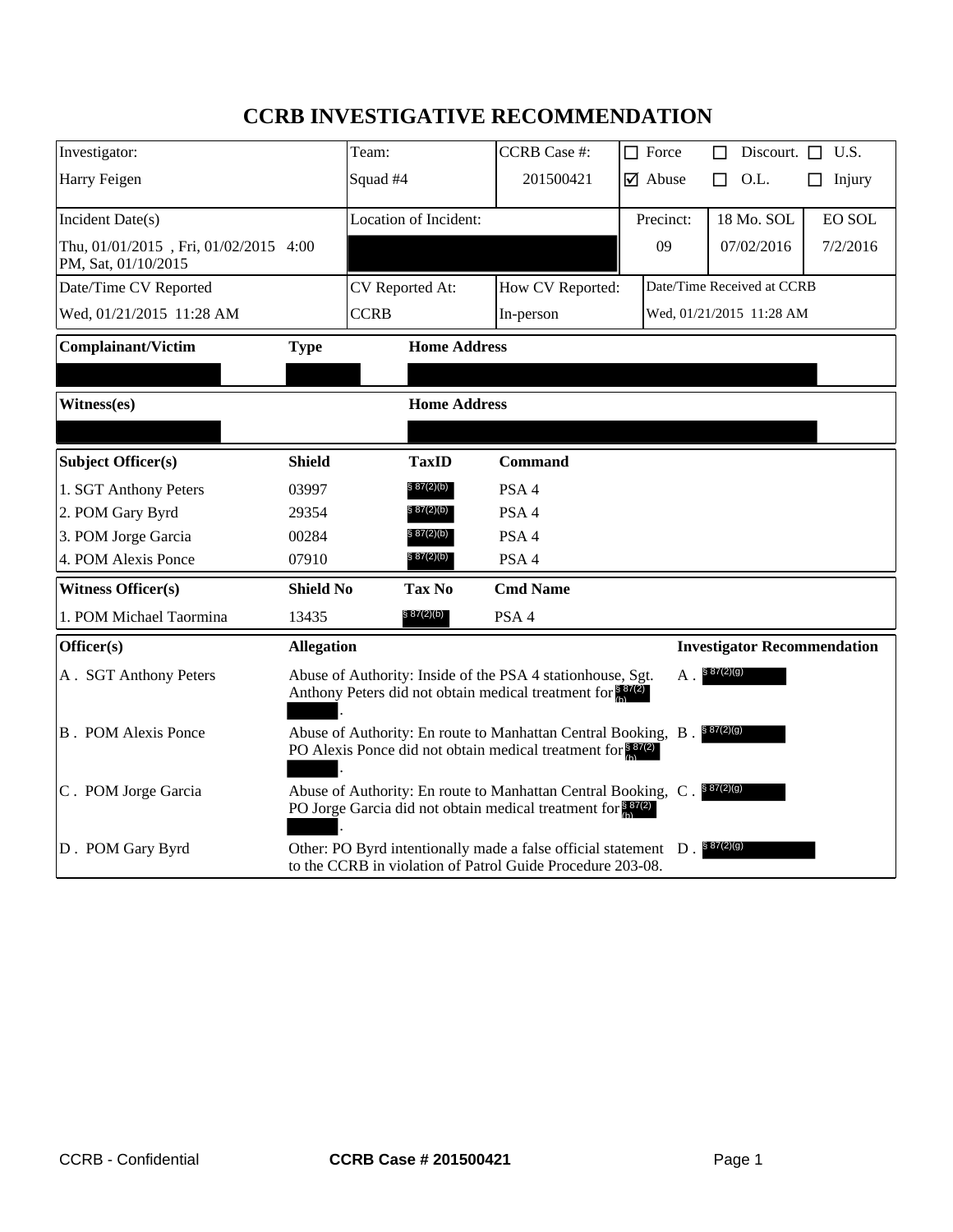## **Case Summary**

On January 21, 2015, § 87(2)(b) filed this complaint with the CCRB in-person. , at approximately § 87(2)(b) § 87(2)(b)  $On$  §  $87(2)(b)$ was transported to \$87(2) in an ambulance after being involved in an altercation in which he was stabbed nine times. \$87(2)(b) was given Percocet for the pain caused by his injuries. Approximately one hour after he arrived at the hospital, 887(2)(b) was placed under arrest for assault with a weapon by PO Michael Taormina.

On January 2, 2015, at approximately 3:00 p.m.,  $887200$  was transported directly from § 87(2)(b) to the PSA 4 stationhouse.  $$^{87(2)(b)}$ was processed, and then placed in a holding cell. During this time, PO Gary Byrd was watching over \$87(2)(b) Approximately one hour after 887(2)(b) arrived at the stationhouse, the effects of the painkillers he had been given began to wear off, and \$87(2)(b) s injuries started causing him severe pain. He asked PO Byrd to take him back to the hospital, and PO Byrd went to find Sgt. Peters, who was the desk officer at that time. Both officers returned to \$87(2)(b) who asked again to be taken to a hospital. Sgt. Peters told \$87(2)(b) the was going to be taken to Central Booking first, and he could have further medical treatment after being arraigned. 88700 insisted that he needed medical treatment immediately, and Sgt. Peters walked away without  $(Alleqation A).$ requesting medical treatment for \$87(2)(b)

§ 87(2)(b) was taken to Central Booking by PO Alexis Ponce and PO Jorge Garcia. While he was in their patrol car, **SET(210)** asked PO Ponce and PO Garcia several times for medical treatment, but neither ever responded, and neither obtained medical treatment for s (Allegations B and C). PO Byrd followed the officers and  $8\frac{87}{200}$ in a separate

vehicle, and met them at Central Booking for \$87(2)(b) s arraignment. Afterwards, S was brought to Manhattan Detention Center, where he was able to see a doctor and receive treatment.

#### **Mediation, Civil, and Criminal Histories**

- This case was not suitable for mediation due to **series** s arrest.
- § 87(2)(b)  $\bullet$ (01 Board Review).
- The criminal case related to this incident is still open. 887(2)(b) s next court date is on ۰ June 25, 2015 (02 Board Review).
- A notice of claim request was submitted to the Comptroller's office on June 4, 2015, and returned with negative results on June 9, 2015.

#### **Civilian and Officer CCRB Histories**

- This is  $$87(2)(b)$ s second CCRB complaint. 8 87(2)(b)  $\bullet$
- Sgt. Peters has been a member of service for fourteen years. There are no substantiated allegations on his record, 887(2)(9)
- PO Garcia has been a member of service for nine years. There are no substantiated  $\bullet$ allegations on his record, § 87(2)(g)
- PO Ponce has been a member of service for seven years. There are no substantiated allegations on his record, § 87(2)(g)
- PO Byrd has been a member of service for 21 years. He has no previous false official  $\bullet$ statements on his record.

Page 2 **CCRB Case # 201500421**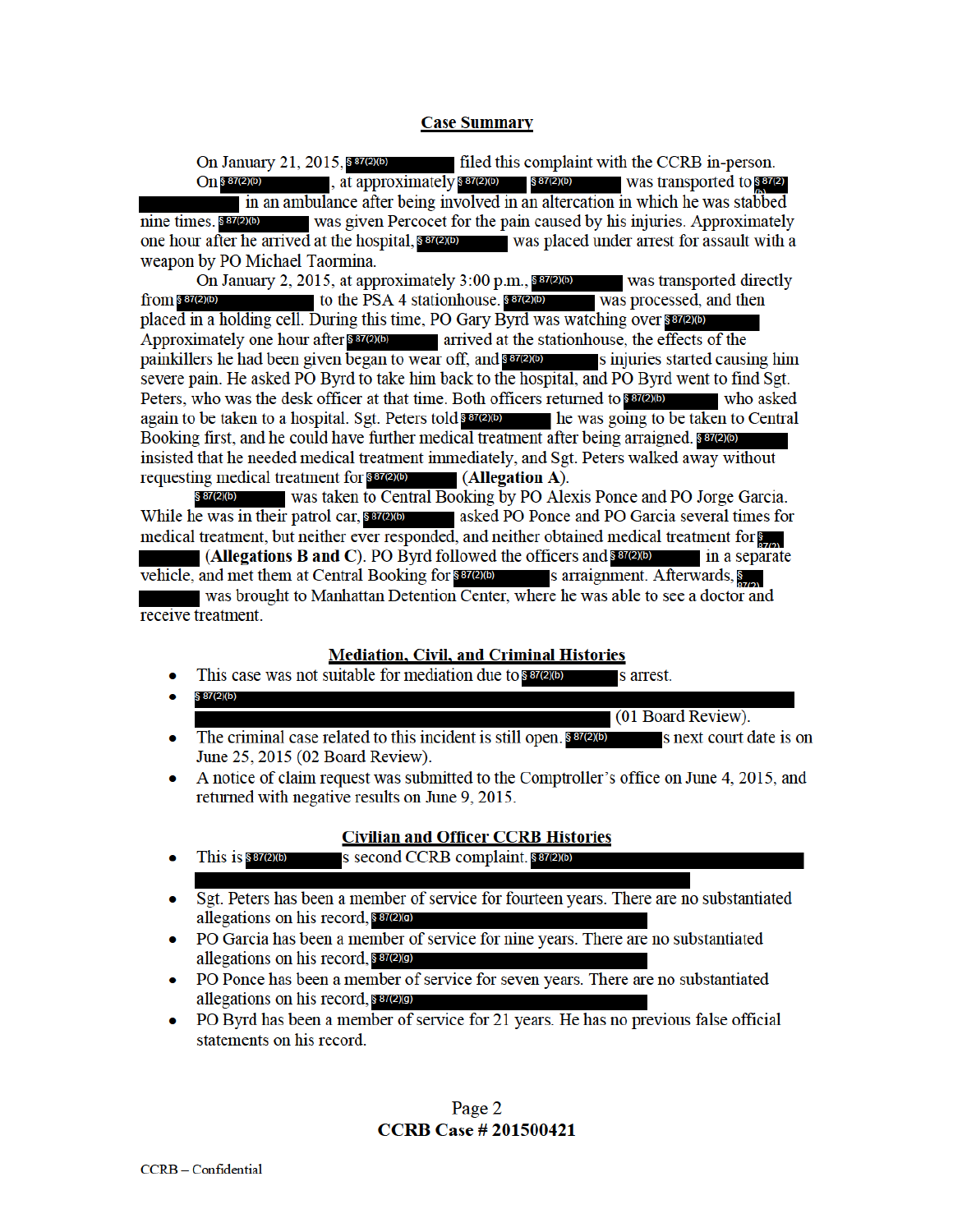## **Findings and Recommendations**

## **Explanation of Subject Officer Identification**

identified Sgt. Peters by name and shield number. He also provided a § 87(2)(b) description that matched Sgt. Peters. According to Sgt. Peters' memo book from the date of the incident, he was the desk sergeant in the PSA 4 station house at the time that 8 was being held in the stationhouse (03 Board Review).

## **Allegations not pleaded**

A refusal to obtain medical treatment was not pleaded against PO Byrd, as Section 210- $\bullet$ 04(3) of the Patrol Guide states that if a prisoner requires medical treatment during arrest processing, the desk officer is required to call an ambulance and ensure the prisoner is removed to a hospital (04 Board Review). PO Byrd's first action upon being informed by that he was in need of medical treatment was to inform the desk officer, Sgt. Peters. The failure to obtain medical treatment for \$ 87(2)(b) at this instance of the incident therefore falls on Sgt. Peters, and the allegation is not pleaded against PO Byrd.

## Allegation A - Abuse of Authority: Inside of the PSA 4 stationhouse, Sgt. Anthony Peters did not obtain medical treatment for \$87(2)(b)

The investigation credited the following. 837(2)(b) while being held in a cell in the PSA 4 stationhouse on January 2, 2015, asked PO Byrd for medical treatment. PO Byrd went to find Sgt. Peters, the desk sergeant at the time, and the two officers returned to **SETEND** s cell together. Sgt. Peters told **SET(2)(b)** that taking him back to the hospital would prolong his arrest processing. He asked \$87(2)(b) if he really needed to go to the hospital, as they were almost done processing his arrest, and informed **s and informed s** *and* **informed** *n a nd a nd a a a a a a a a a a a a a a a a* attention later on §87(2)(b) told Sgt. Peters that it was an emergency and he needed to be taken to a hospital immediately. However, Sgt. Peters walked away without saying anything further (05 Board Review).

It is undisputed that  $$87(2)$ (b) was stabbed nine times on the morning of **87(2)(b)** He was subsequently taken to \$87(2)(b) where he was placed under arrest by PO Michael Taormina of PSA 4.887200 was prescribed Percocet at the hospital to alleviate the pain caused by his injuries. On January 2, 2015, at 2:00 p.m.,  $$87(2)$ (b) was transported to the PSA 4 stationhouse for arrest processing. **SEVEND** was taken to Manhattan Central Booking at 4:05 p.m. for his arraignment. No ambulance was ever called for same nor did he receive any medical treatment while in the custody of the NYPD on that date. After

s arraignment, he was taken to Manhattan Detention Center (MDC), where he saw a doctor within several hours of arriving. 887(2)(b) received treatment for his injuries at MDC the following day as well, and on  $\frac{367}{200}$ , he received further treatment at  $\frac{367}{200}$ 

|           | § 87(2)(g)                                                                         |
|-----------|------------------------------------------------------------------------------------|
| $\bullet$ | § 87(2)(g)                                                                         |
|           |                                                                                    |
|           |                                                                                    |
|           |                                                                                    |
|           |                                                                                    |
|           | received medical<br>\$87(2)(b)                                                     |
|           | treatment almost immediately upon arriving at MDC after his arraignment, 887(2)(9) |

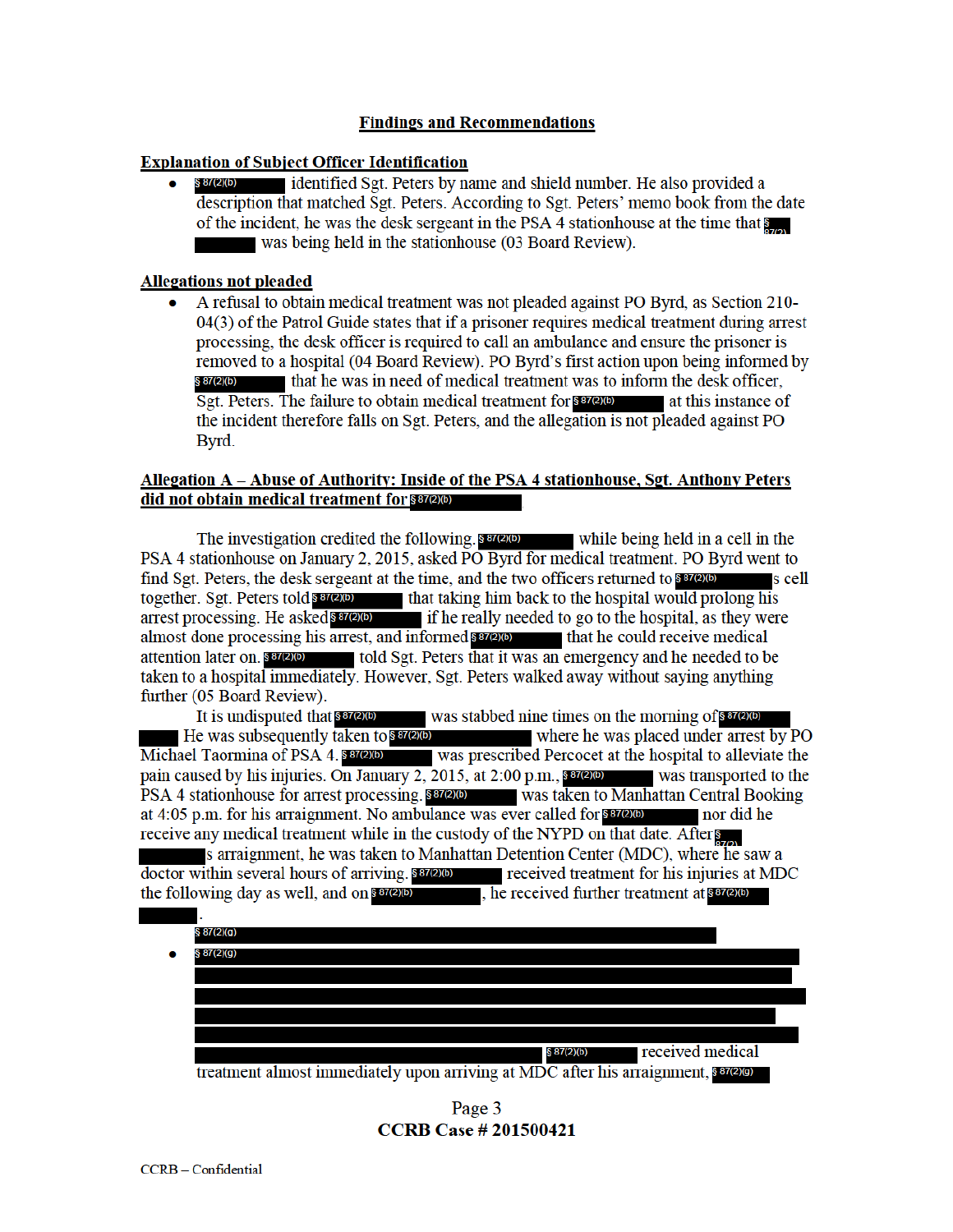|            | § 87(2)(g)                                                                                                                                                                                                                                                                                                                                                                                                                                                                                                                                                                                     |
|------------|------------------------------------------------------------------------------------------------------------------------------------------------------------------------------------------------------------------------------------------------------------------------------------------------------------------------------------------------------------------------------------------------------------------------------------------------------------------------------------------------------------------------------------------------------------------------------------------------|
|            | The officers whom \$87(2)(b)<br>filed the complaint against had nothing to do with<br>did not make any allegations against his arresting officer,<br>S arrest. § 87(2)(b)<br>PO Taormina, nor did he protest the arrest in his CCRB statement. \$87(2)(b)<br>did not<br>make any other allegations against PO Byrd or Sgt. Peters either. 887(2)(a)                                                                                                                                                                                                                                            |
|            |                                                                                                                                                                                                                                                                                                                                                                                                                                                                                                                                                                                                |
|            |                                                                                                                                                                                                                                                                                                                                                                                                                                                                                                                                                                                                |
|            | He was interviewed at the CCRB<br>§ 87(2)(g)<br>on January 21, 2015, and provided phone statements on January 30, 2015, and on April<br>13, 2015. \$87(2)(g)                                                                                                                                                                                                                                                                                                                                                                                                                                   |
|            |                                                                                                                                                                                                                                                                                                                                                                                                                                                                                                                                                                                                |
|            | § 87(2)(g)                                                                                                                                                                                                                                                                                                                                                                                                                                                                                                                                                                                     |
|            |                                                                                                                                                                                                                                                                                                                                                                                                                                                                                                                                                                                                |
|            | returned to the PSA 4 stationhouse on two separate dates after this incident<br>§ 87(2)(b)<br>in order to obtain the names and shield numbers of PO Byrd and Sgt. Peters. 887(2)(9)                                                                                                                                                                                                                                                                                                                                                                                                            |
|            |                                                                                                                                                                                                                                                                                                                                                                                                                                                                                                                                                                                                |
|            |                                                                                                                                                                                                                                                                                                                                                                                                                                                                                                                                                                                                |
|            | He denied having any interaction with<br>§ 87(2)(g)                                                                                                                                                                                                                                                                                                                                                                                                                                                                                                                                            |
| § 87(2)(b) | at the PSA 4 stationhouse on January 2, 2015 (06 Board Review), 887(2)(a)<br>P <sub>O</sub><br>Ponce and PO Garcia (the officers who transported 887200) to Central Booking) both<br>affirmed that they were inside of the stationhouse with PO Byrd and savato<br>prior to<br>transporting him to his arraignment (07 Board Review and 08 Board Review, respectively).<br>Furthermore, the command log from January 2, 2015 (09 Board Review), and PO Byrd's own<br>memo book (10 Board Review) both document that 887(2)(b)<br>was in PO Byrd's custody at the<br>stationhouse on that date. |
|            | § 87(2)(g)                                                                                                                                                                                                                                                                                                                                                                                                                                                                                                                                                                                     |
|            | He merely denied interacting with \$87(2)(b)<br><b>Or</b><br>PO Byrd in the stationhouse on January 2, 2015, and claimed to have no knowledge of<br>s request for medical attention (11 Board Review).                                                                                                                                                                                                                                                                                                                                                                                         |
|            | § 87(2)(g)                                                                                                                                                                                                                                                                                                                                                                                                                                                                                                                                                                                     |
|            |                                                                                                                                                                                                                                                                                                                                                                                                                                                                                                                                                                                                |
|            | According to Patrol Guide procedure 210-04(3), if a prisoner requires medical treatment<br>during arrest processing, the desk officer is required to call an ambulance for him or her (04                                                                                                                                                                                                                                                                                                                                                                                                      |
|            | Board Review).<br>§ 87(2)(g)                                                                                                                                                                                                                                                                                                                                                                                                                                                                                                                                                                   |
|            |                                                                                                                                                                                                                                                                                                                                                                                                                                                                                                                                                                                                |
|            |                                                                                                                                                                                                                                                                                                                                                                                                                                                                                                                                                                                                |
|            |                                                                                                                                                                                                                                                                                                                                                                                                                                                                                                                                                                                                |
|            |                                                                                                                                                                                                                                                                                                                                                                                                                                                                                                                                                                                                |
|            |                                                                                                                                                                                                                                                                                                                                                                                                                                                                                                                                                                                                |
|            |                                                                                                                                                                                                                                                                                                                                                                                                                                                                                                                                                                                                |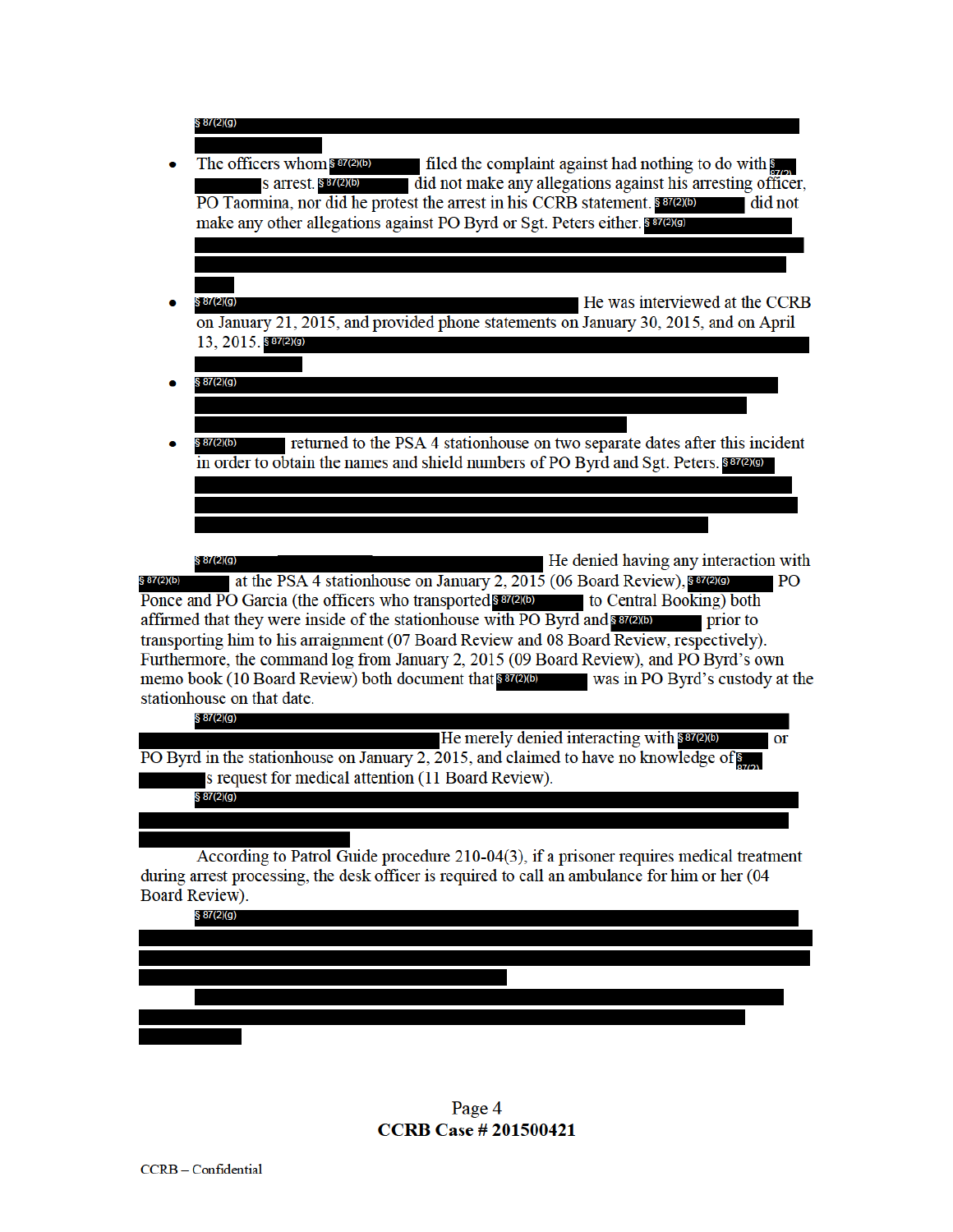#### Allegation B - Abuse of Authority: En route to Manhattan Central Booking, PO Alexis Ponce did not obtain medical treatment for service Allegation C - Abuse of Authority: En route to Manhattan Central Booking, PO Jorge Garcia did not obtain medical treatment for \$87(2)(b)

alleged that, while being driven to Central Booking by PO Ponce and PO Garcia, he asked both officers several times for medical treatment, and neither officer ever responded. PO Ponce denied that 80000 requested medical treatment from him, but recalled almost no other details of the transport, including  $8\frac{87}{20}$  s demeanor, physical condition, or if he complained of any injuries. PO Garcia did not recall if **SET(2)** requested medical treatment, and also recalled few details of the transport.

§ 87(2)(g)

According to Patrol Guide Procedure 210-04(1), if a prisoner requires medical treatment while in NYPD custody, an officer must request an ambulance and accompany the prisoner to the hospital (04 Board Review).

§ 87(2)(g)

## Allegation D – Other: PO Gary Byrd intentionally made a false official statement to the **CCRB** in violation of NYPD Patrol Guide Procedure 203-08.

As discussed in **Allegation A**, the investigation determined that PO Byrd's denial of having any interaction with  $\frac{867}{200}$  inside of the PSA 4 stationhouse was patently false.

Furthermore, both PO Ponce and PO Garcia affirmed that they were inside of the PSA 4 stationhouse with  $887(2)(b)$  and PO Byrd prior to transporting  $887(2)(b)$  to Central Booking. Finally, the command log and PO Byrd's own memo book both confirm that PO Byrd was involved in the transportation of 837(2) from the PSA 4 station house to Central Booking.

PO Byrd claimed that his only interaction with 887(2)(b) on this date was at Central Booking. He stated that he met **strated** who was in the custody of PO Ponce and PO Garcia at the time, at that location, but that he did not know where 887200 had been transported from. § 87(2)(g)

 $$87(2)(q)$